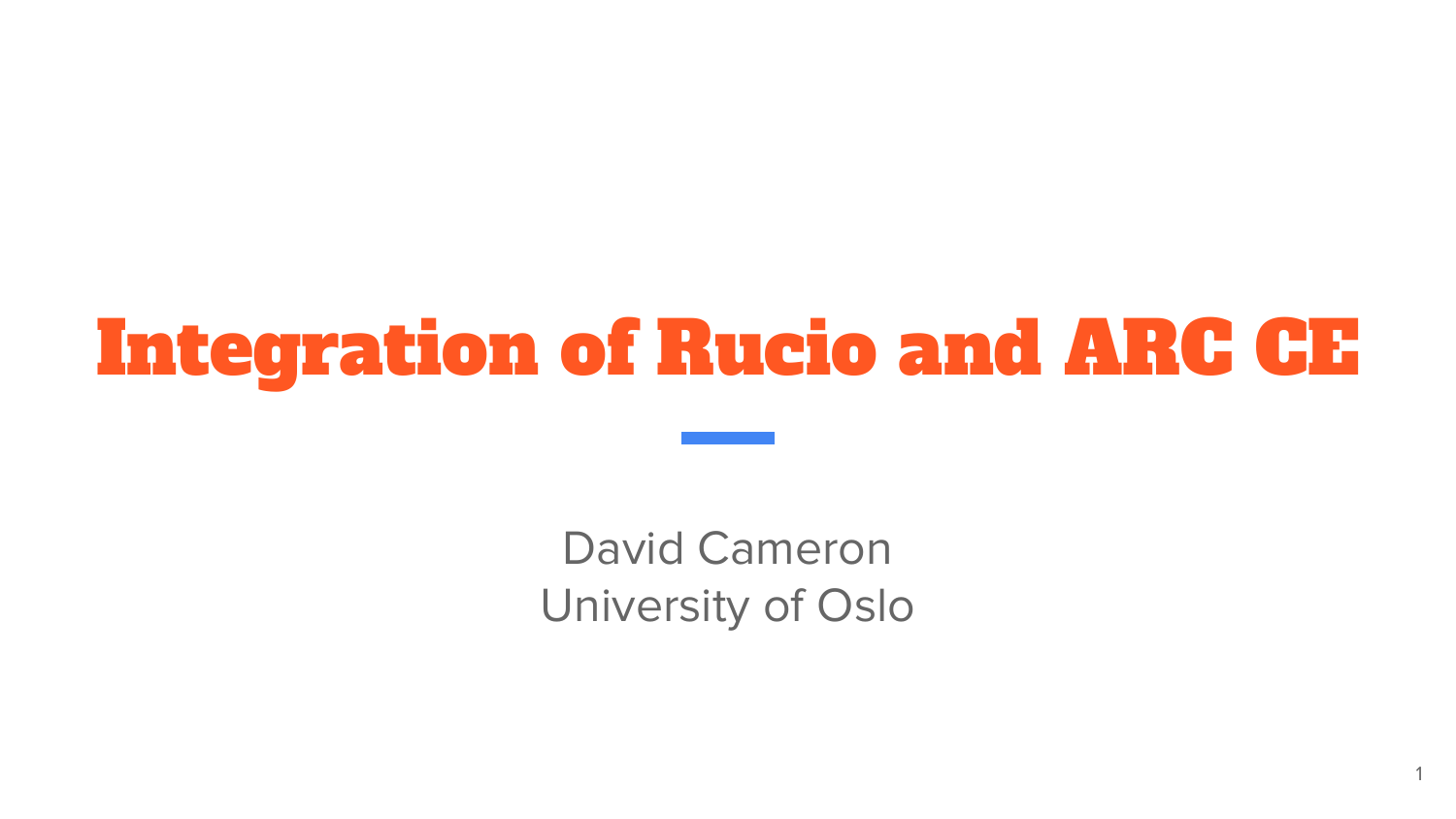#### ARC CE

- ARC CE is a gateway from Grid to batch system
	- Used on many sites in Europe and beyond for LHC experiments and more
- It can be used as a simple pilot gateway or in a more advanced mode (like in NorduGrid, HPCs, etc)
	- Separating Grid interactions from the job
	- Data transfer done by the CE
	- Local caching of input files

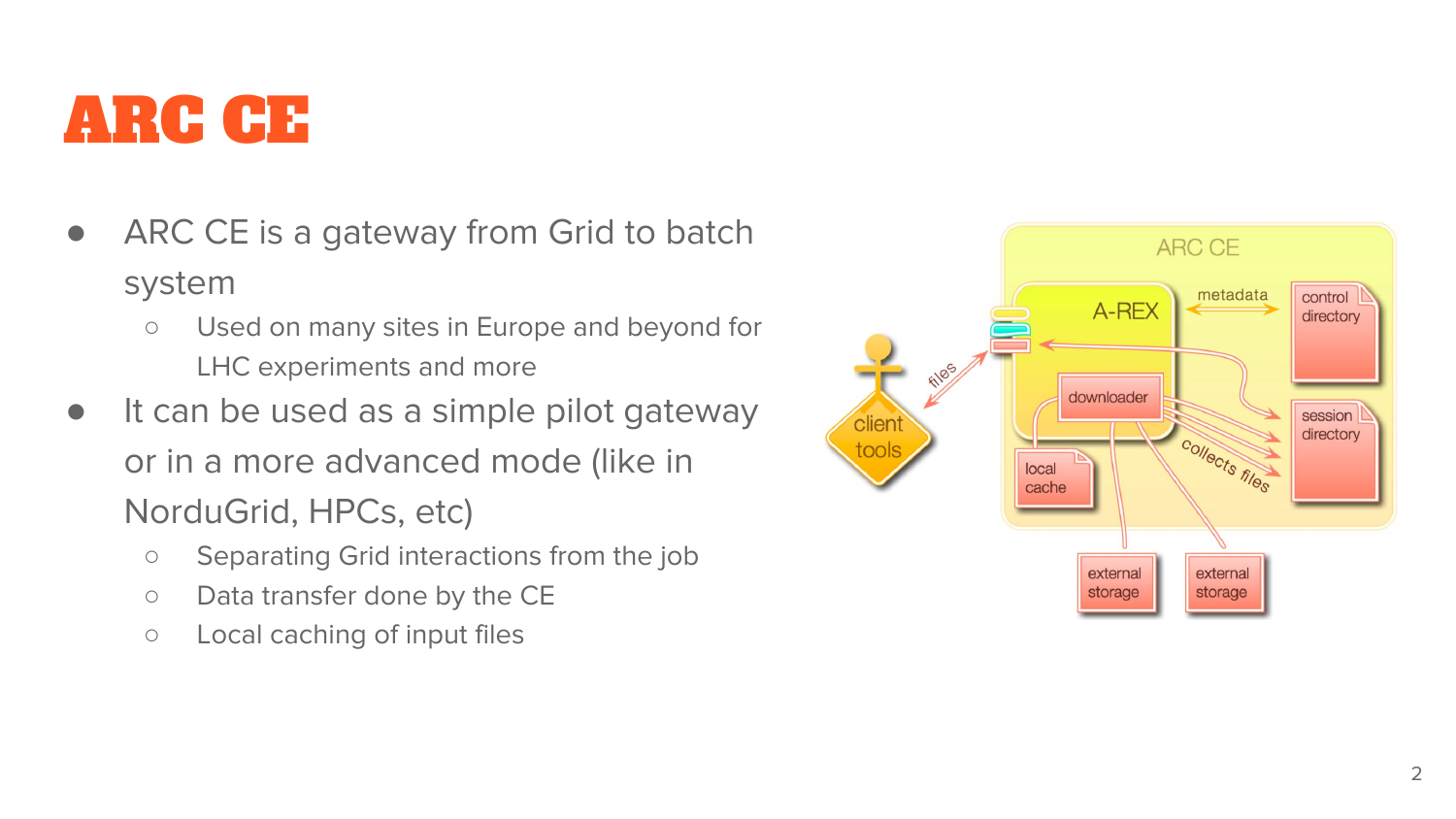### ARC and Rucio

- ARC supports many data protocols
- Rucio was added when ATLAS switched from the LFC to Rucio in 2014
- Implemented using REST calls with native ARC HTTP client



> arcls -L rucio://rucio-lb-prod.cern.ch/replicas/mc16\_13TeV/EVNT.12714678.\_001433.pool.root.1

srm://srmv2.ific.uv.es:8443/srm/managerv2?SFN=/lustre/ific.uv.es/grid/atlas/atlasdatadisk/rucio/mc16\_13TeV/e5/fd/EVNT.12714678.\_001433.pool. root.1

srm://grid002.ft.uam.es:8443/srm/managerv2?SFN=/pnfs/ft.uam.es/data/atlas/atlasdatadisk/rucio/mc16\_13TeV/e5/fd/EVNT.12714678.\_001433.pool.root.1 srm://lapp-se01.in2p3.fr:8446/srm/managerv2?SFN=/dpm/in2p3.fr/home/atlas/atlasdatadisk/rucio/mc16\_13TeV/e5/fd/EVNT.12714678.\_001433.pool.root.1 srm://sdrm.t1.grid.kiae.ru:8443/srm/managerv2?SFN=/t1.grid.kiae.ru/data/atlas/atlasdatadisk/rucio/mc16\_13TeV/e5/fd/EVNT.12714678.\_001433.pool.root.1 srm://dcsrm.usatlas.bnl.gov:8443/srm/managerv2?SFN=/pnfs/usatlas.bnl.gov/BNLT0D1/rucio/mc16\_13TeV/e5/fd/EVNT.12714678.\_001433.pool.root.1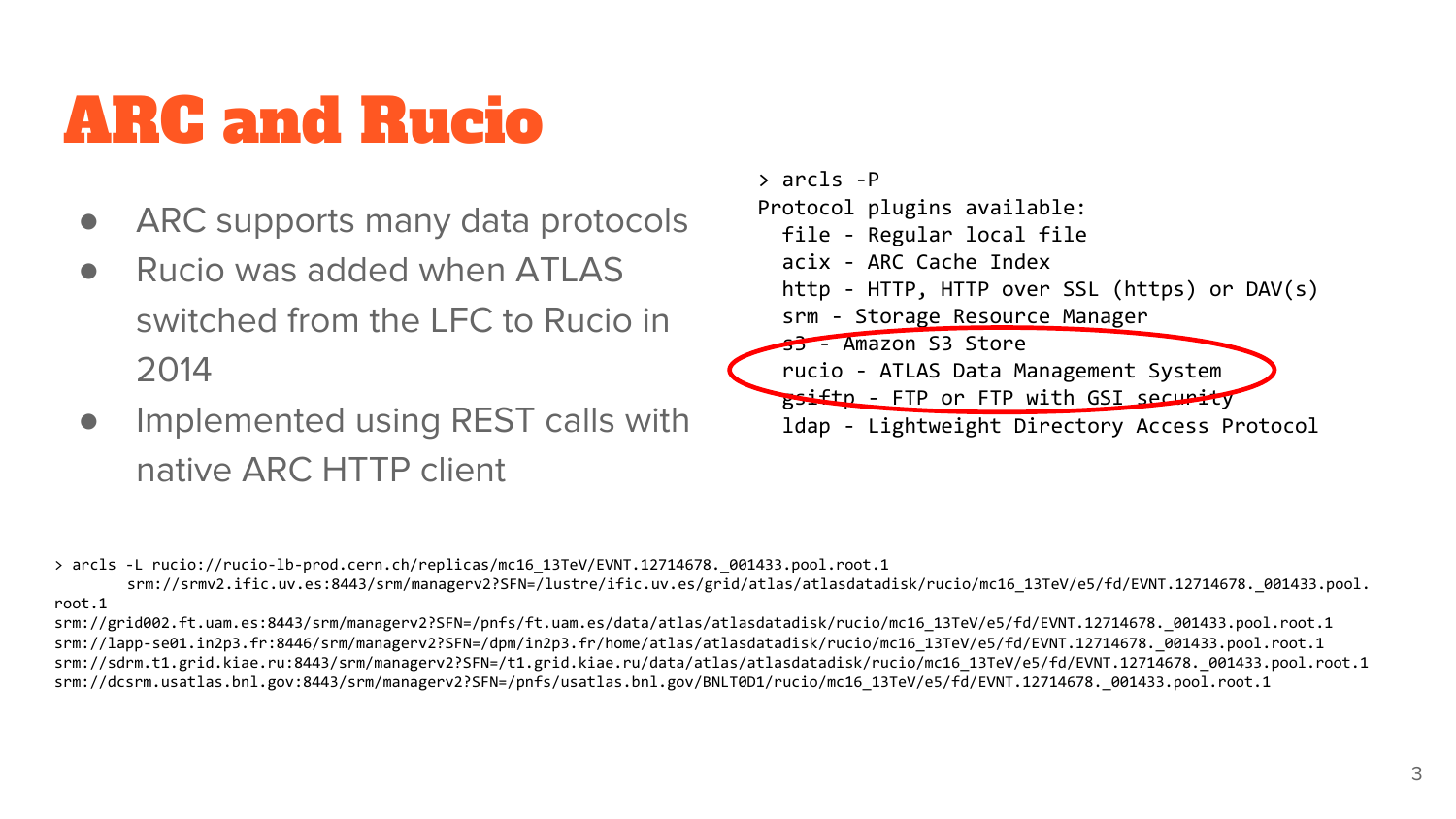### ARC and ATLAS

- ATLAS submits jobs to NorduGrid in push-mode
	- An intermediate service (ARC Control Tower) picks jobs from Panda and submits the fully-defined payload to ARC CE
	- Memory, walltime, cores, and input files
- Input files are Rucio URLs
- ARC CE queries Rucio to resolve replicas
- A CE configuration parameter in arc.conf allows setting the order of replicas
	- preferredpattern="ndgf.org\$|cern.ch\$"
- The CE tries replicas in order until one succeeds
- Running in this mode for 2 years serving ~10% of ATLAS jobs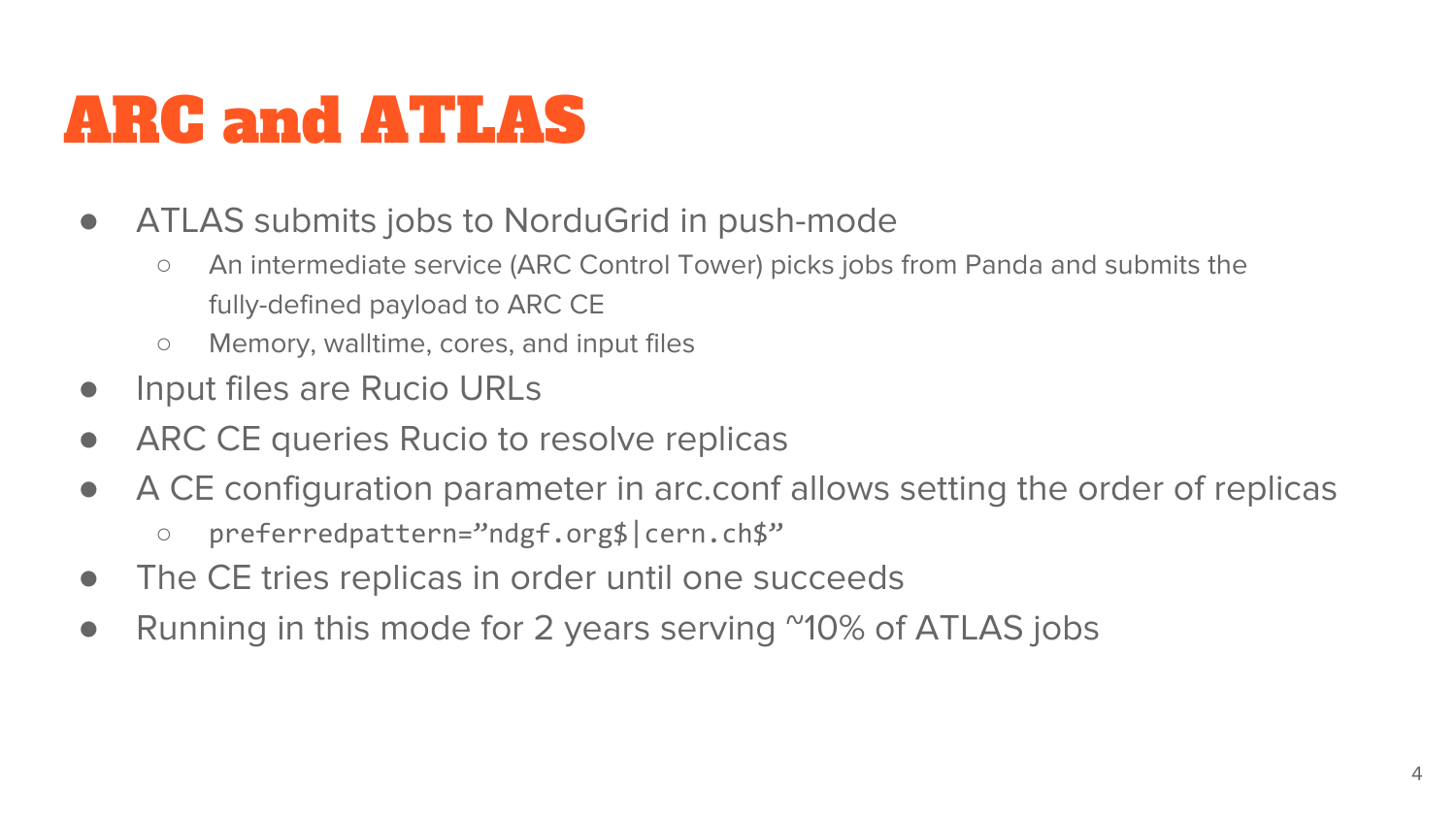#### ARC Cache

- ARC CE maintains an internal cache of input files on a shared filesystem
- Input files for jobs are downloaded to the cache and symlinked to the job's working directory
	- The download is skipped if the file is already in the cache
- Cache space is managed using LRU
- The cache can also be used without ARC CE, e.g. in the pull model where pilots do data transfer
	- Replace lcg-cp/gfal-copy/xrdcp with arccp -y
	- arccp -y /shared/cache rucio://… localfile
	- (Caveat: requires all local users having write access to cache and requires implementing own cache cleaning)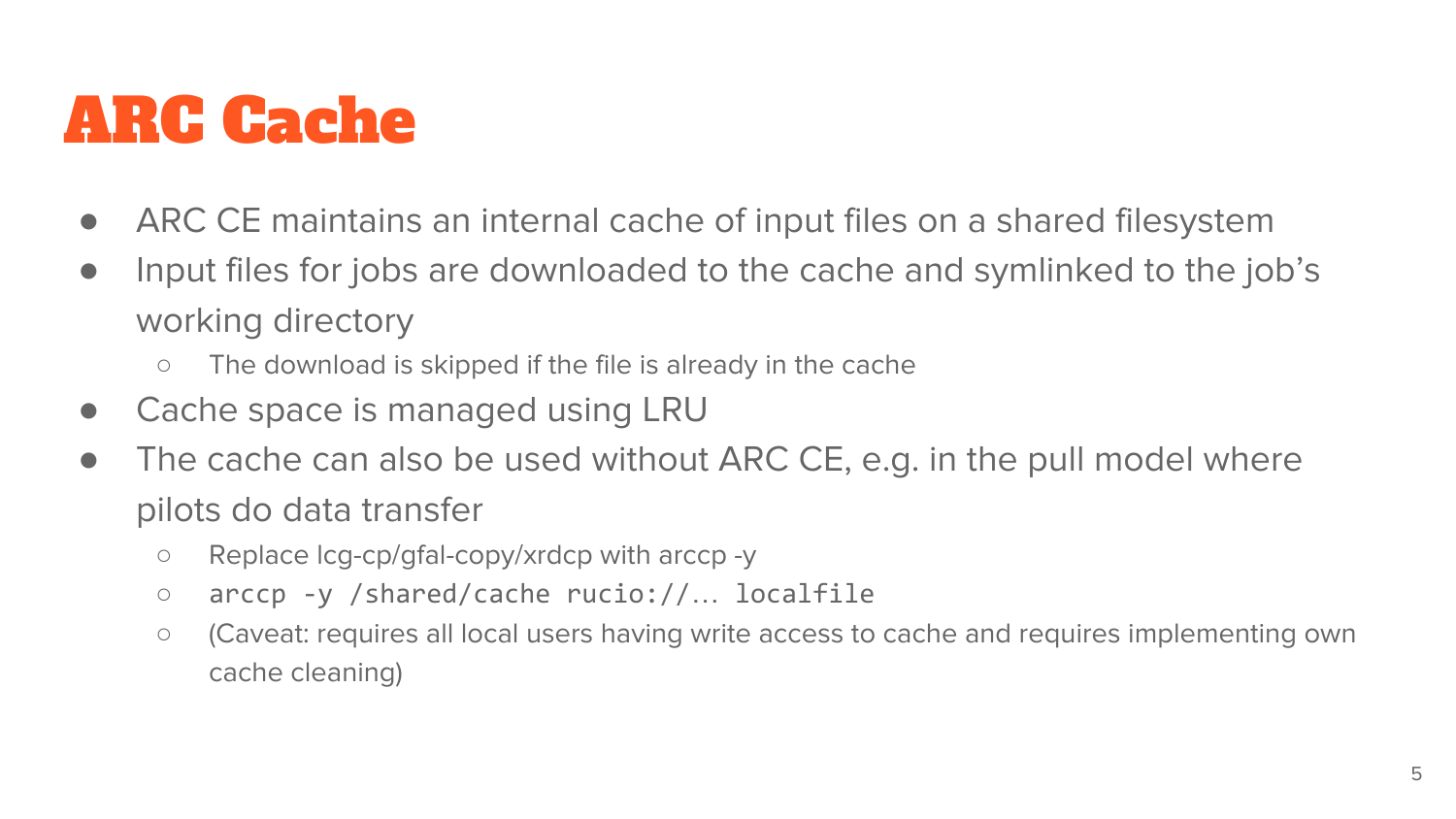## ARC Cache Integration with Rucio

- Cache data can be registered in Rucio on a volatile RSE
	- i.e. Rucio does not manage the data on the RSE but can index it
- Useful for brokering jobs to where data is already cached
	- It is not guaranteed that the data is still in the cache when the job gets there, but not a problem
		- ARC will download it again
- A probe on the CE (the "whistle-blower") periodically sends lists of files added to and deleted from the cache

```
# python whistle-blower.py
usage: whistle-blower.py [-h] --cache-dir CACHE_DIR --rse RSE
                         [--broker BROKER] [--port PORT] [--topic TOPIC]
                        [--timeout TIMEOUT] [--chunk-size CHUNK_SIZE]
                        --username USERNAME --password PASSWORD
```
- ARC CE is configured to periodically dump the cache content to files
- The whistle blower compares the dumps and looks at the difference
- ActiveMQ messages with add/delete replica are sent to the Rucio message brokers
- The mechanism is not ARC-specific, can be used for any cache or non-Rucio-managed storage